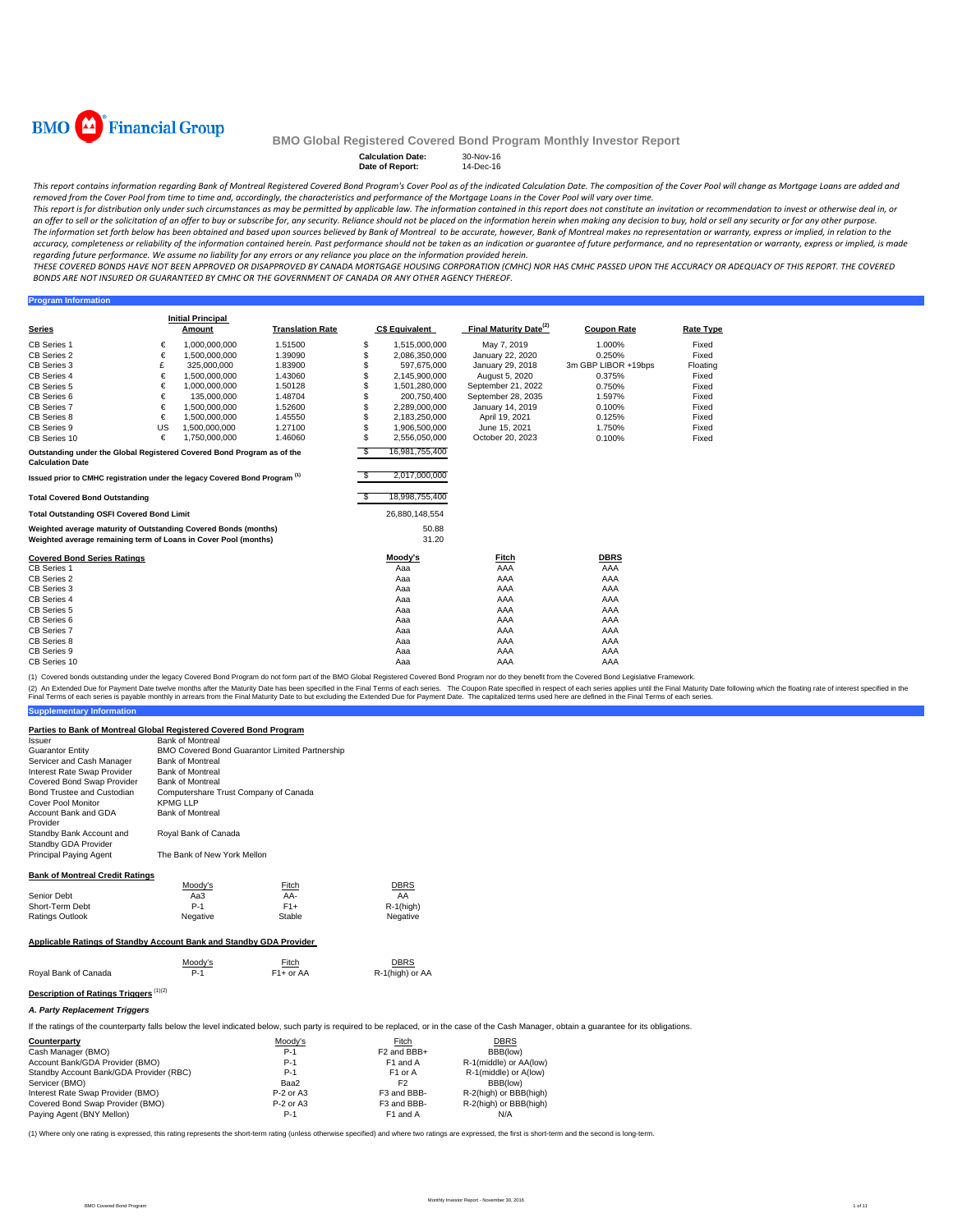

**Calculation Date:** 30-Nov-16 **Date of Report:** 14-Dec-16

(2) The discretion of the Guarantor LP to waive a required action upon a Rating Trigger may be limited by the terms of the Transaction Documents.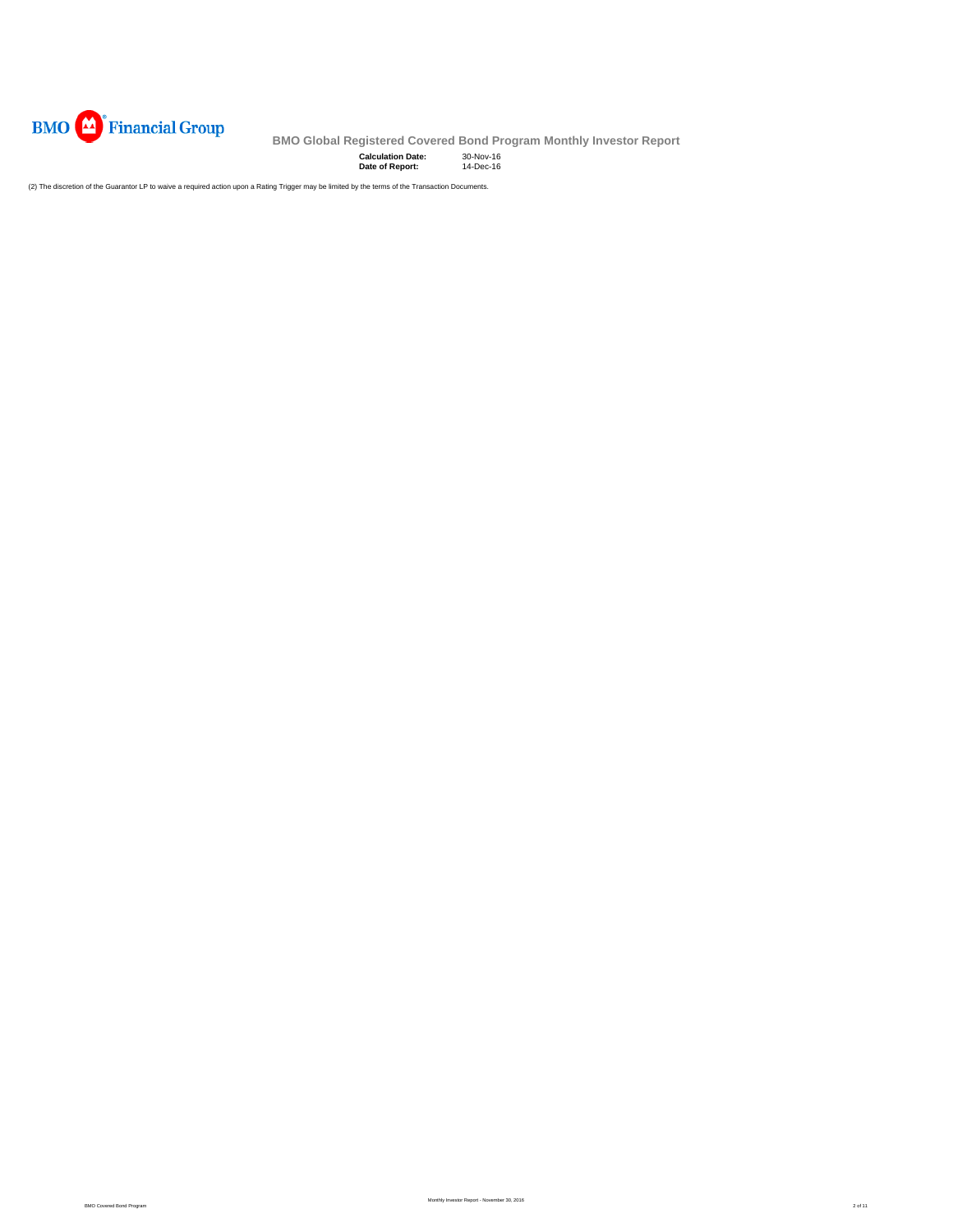

|  | 110 010001 Regionerud Ootered Dona Frogram i   |             |  |
|--|------------------------------------------------|-------------|--|
|  | <b>Calculation Date:</b>                       | $30-Nov-16$ |  |
|  | Date of Report:                                | 14-Dec-16   |  |
|  |                                                |             |  |
|  |                                                |             |  |
|  | rooes a downgrade below the stipulated rating: |             |  |

#### *B. Summary of Specific Rating Trigger Actions*

| I) The following actions are required if the Cash Manager (BMO) undergoes a downgrade below the stipulated rating |  |  |  |  |
|-------------------------------------------------------------------------------------------------------------------|--|--|--|--|
|-------------------------------------------------------------------------------------------------------------------|--|--|--|--|

|                                                                                                                                                                                                                                                                                                                          | Moody's                                  | Fitch                           | <b>DBRS</b>                                                |
|--------------------------------------------------------------------------------------------------------------------------------------------------------------------------------------------------------------------------------------------------------------------------------------------------------------------------|------------------------------------------|---------------------------------|------------------------------------------------------------|
| a) The Servicer will be required to direct amounts received<br>directly into the GDA Account (or Standby GDA Account if<br>applicable) within 2 Canadian business days and the Cash<br>Manager shall immediately remit any funds held at such<br>time for or on behalf of the Guarantor directly into the GDA<br>Account | $P-1$                                    | F1 or A                         | R-1(middle) or AA(low)                                     |
| II) The following actions are required if the Servicer (BMO) undergoes a downgrade below the stipulated rating:                                                                                                                                                                                                          |                                          |                                 |                                                            |
| a) The Servicer will be required to direct amounts received<br>to the Cash Manager, or GDA as applicable                                                                                                                                                                                                                 | Moody's<br>$P-1$                         | Fitch<br>F1 or A                | <b>DBRS</b><br>R-1(middle) or BBB(low)                     |
| III) The Swap Provider is required to transfer credit support or transfer all of its rights and obligations to a replacement third party, or to obtain a<br>guarantee of its rights and obligations from a third party, if the Swap Provider undergoes a downgrade below the stipulated rating:                          |                                          |                                 |                                                            |
| a) Interest Rate Swap Provider<br>b) Covered Bond Swap Provider                                                                                                                                                                                                                                                          | $Mody's^{(3)}$<br>P-1 or A2<br>P-1 or A2 | Fitch<br>F1 and A<br>F1 and A   | DBRS<br>R-1(middle) or A (high)<br>R-1(middle) or A (high) |
| IV) The following actions are required if the Issuer (BMO) undergoes a downgrade below the stipulated rating:                                                                                                                                                                                                            |                                          |                                 |                                                            |
| a) Mandatory repayment of the Demand Loan                                                                                                                                                                                                                                                                                | Moody's<br>N/A                           | Fitch<br>F <sub>2</sub> or BBB+ | <b>DBRS</b><br>N/A                                         |
| b) Cashflows will be exchanged under the Covered Bond<br>Swap Agreement (to the extent not already taking place)                                                                                                                                                                                                         | Baa1                                     | BBB+                            | BBB(high)                                                  |
| c) Transfer of title to Loans to Guarantor <sup>(4)</sup>                                                                                                                                                                                                                                                                | A3                                       | BBB-                            | BBB(low)                                                   |
| <b>Events of Defaults &amp; Test Compliance</b><br>Asset Coverage Test (C\$ Equivalent of Outstanding<br>Covered Bond < Adjusted Aggregate Asset Amount)<br><b>Issuer Event of Default</b><br>Guarantor LP Event of Default                                                                                              |                                          | Pass<br>No<br>No                |                                                            |
| (3) If no short term rating exists, then A1                                                                                                                                                                                                                                                                              |                                          |                                 |                                                            |

(3) If no short term rating exists, then A1<br>(4) The transfer of registered title to the Lalans to the Guarantor may be deferred if (A) satisfactory assurances are provided to the Guarantor and the Bond Trustee by The Offic

| (Applicable to Hard Bullet Covered Bonds) |              |               |                                         |  |
|-------------------------------------------|--------------|---------------|-----------------------------------------|--|
| <b>Pre-Maturity Required Ratings</b>      | Moody'<br>∼- | Fitch<br>- 11 | DBRS <sup>(1</sup><br>A(high) or A(low) |  |

Following a breach of the Pre-Maturity test in respect of a Series of Hard Bullet Covered Bonds, and unless the Pre-Maturity Liquidity Ledger is otherwise funded from the other sources, the<br>Partnership shall offer to sell

(1) In the case of DBRS, if Final Maturity Date is within six months of the Pre-Maturity Test Date, then A(high), otherwise A(low).

| <b>Reserve Fund</b>                                                                         |         |          |                       |
|---------------------------------------------------------------------------------------------|---------|----------|-----------------------|
| <b>Reserve Fund Required Amount Ratings</b><br>Senior                                       | Moody's | Fitch    | <b>DBRS</b><br>A(low) |
| Short Term<br>Are the ratings of the Issuer below the Reserve Fund Reguired Amount Ratings? | P-'     | F1<br>No | R-1(middle)           |
|                                                                                             |         |          |                       |

If the ratings of the Issuer fall below the Reserve Fund Required Amount Ratings, then the Guarantor shall credit or cause to be credited to the Reserve Fund funds up to an amount equal to the Reserve Fund Required Amount.

Reserve Fund Required Amount: Nil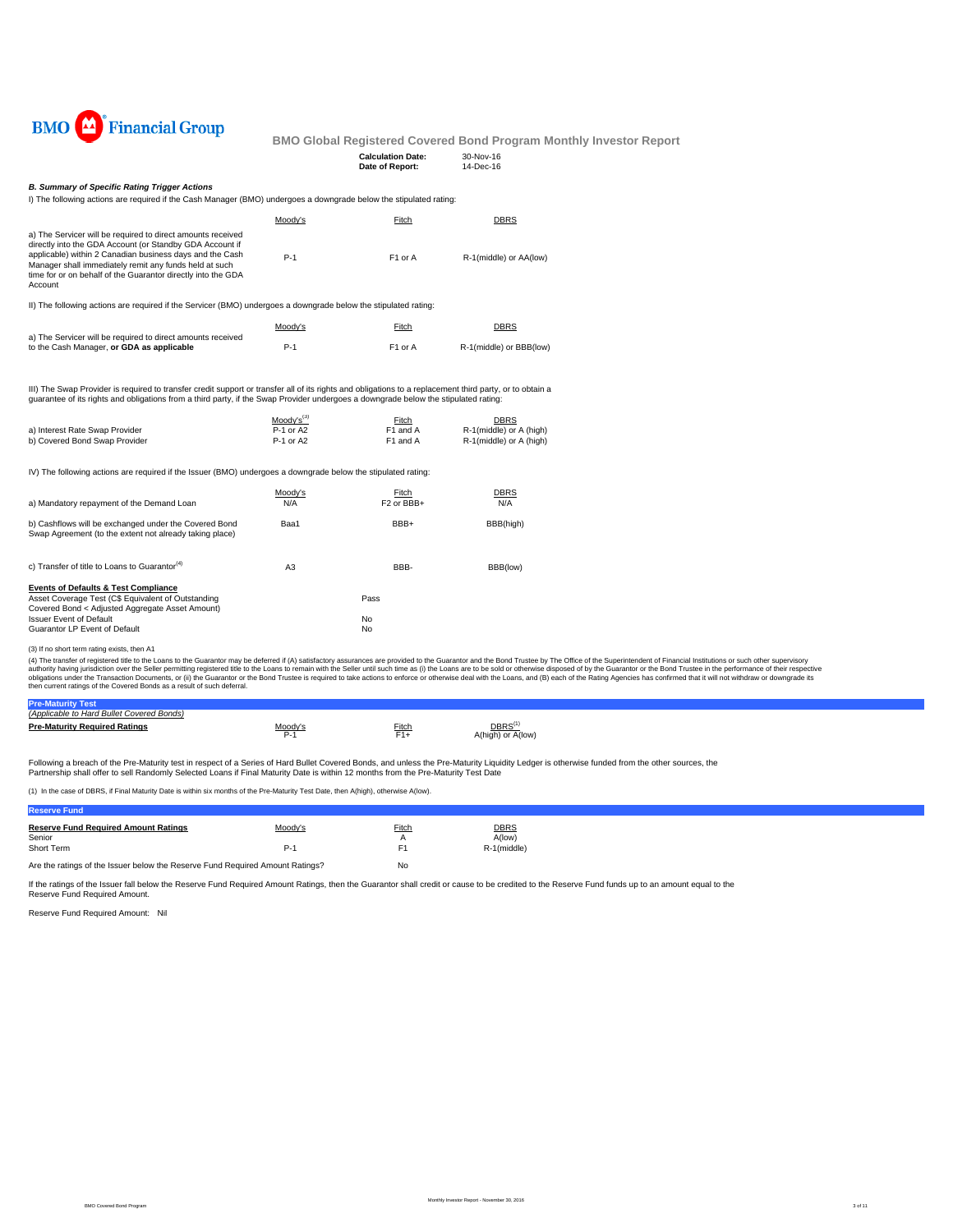

|                                                                                                                                                                                                                                                                                                                                                                                               |    | <b>Calculation Date:</b><br>Date of Report:       | 30-Nov-16<br>14-Dec-16                          |                |                |  |
|-----------------------------------------------------------------------------------------------------------------------------------------------------------------------------------------------------------------------------------------------------------------------------------------------------------------------------------------------------------------------------------------------|----|---------------------------------------------------|-------------------------------------------------|----------------|----------------|--|
| <b>Asset Coverage Test</b>                                                                                                                                                                                                                                                                                                                                                                    |    |                                                   |                                                 |                |                |  |
| C\$ Equivalent of Outstanding Covered Bonds                                                                                                                                                                                                                                                                                                                                                   | s  | 16,981,755,400                                    |                                                 |                |                |  |
| $A^{(1)}$ = Lesser of (i) Sum of LTV adjusted outstanding principal balance and (ii)<br>Sum of Asset percentage adjusted outstanding principal balance                                                                                                                                                                                                                                        | S  | 21,502,652,122                                    |                                                 | A (i)          | 22,997,488,900 |  |
| $B =$ Principal receipts not applied                                                                                                                                                                                                                                                                                                                                                          |    |                                                   |                                                 | A(ii)          | 21,502,652,122 |  |
| $C = Cash$ capital contributions<br>$D =$ Substitution assets<br>$E =$ (i) Reserve fund balance<br>(ii) Pre - Maturity liquidity ledger balance<br>$F =$ Negative carry factor calculation<br>Total: $A + B + C + D + E - F$                                                                                                                                                                  | s  | 21,502,652,122                                    | Asset Percentage<br>Maximum Asset<br>Percentage | 93.5%<br>95.0% |                |  |
| <b>Asset Coverage Test Pass/Fail</b><br>(1) Market Value as determined by adjusting, not less than quarterly, the Original Market Value utilizing the Indexation Methodology (see Appendix for details) for subsequent price developments.                                                                                                                                                    |    | Pass                                              |                                                 |                |                |  |
| <b>Valuation Calculation</b>                                                                                                                                                                                                                                                                                                                                                                  |    |                                                   |                                                 |                |                |  |
| <b>Trading Value of Covered Bonds</b>                                                                                                                                                                                                                                                                                                                                                         | \$ | 17,040,206,321                                    |                                                 |                |                |  |
| A = Lesser of i) Present value of outstanding loan balance of Performing Eligible<br>Loans <sup>(1)</sup> and ii) 80% of Market Value <sup>(2)</sup> of properties securing Performing Eligible<br>Loans, net of adjustments                                                                                                                                                                  |    | 23,071,770,337                                    |                                                 | A (i)          | 23,071,770,337 |  |
| B = Principal receipts up to calculation date not otherwise applied<br>$C =$ Cash capital contributions<br>D = Trading Value of any Substitute Assets<br>$E =$ (i) Reserve Fund Balance, if applicable<br>(ii) Pre - Maturity liquidity ledger balance<br>F = Trading Value of Swap Collateral                                                                                                |    |                                                   |                                                 | A (ii)         | 40,018,860,280 |  |
| Total: $A + B + C + D + E + F$                                                                                                                                                                                                                                                                                                                                                                | \$ | 23,071,770,337                                    |                                                 |                |                |  |
| (1) Present value of expected future cash flows of Loans using current market interest rates offered to BMO clients. The effective weighted average rate used for discounting is 2.54%.<br>(2) Market Value as determined by adjusting, not less than quarterly, the Original Market Value utilizing the Indexation Methodology (see Appendix for details) for subsequent price developments. |    |                                                   |                                                 |                |                |  |
| <b>Intercompany Loan Balance</b>                                                                                                                                                                                                                                                                                                                                                              |    |                                                   |                                                 |                |                |  |
| Guarantee Loan<br>Demand Loan<br>Total                                                                                                                                                                                                                                                                                                                                                        | S  | 18,173,205,254<br>4,934,674,285<br>23,107,879,539 |                                                 |                |                |  |
| <b>Cover Pool Losses</b>                                                                                                                                                                                                                                                                                                                                                                      |    |                                                   |                                                 |                |                |  |
| <b>Write Off Amounts</b><br>Period end<br>\$0<br>November 30, 2016                                                                                                                                                                                                                                                                                                                            |    | <b>Loss Percentage (Annualized)</b><br>0.00%      |                                                 |                |                |  |
| <b>Cover Pool Flow of Funds</b>                                                                                                                                                                                                                                                                                                                                                               |    |                                                   |                                                 |                |                |  |
| <b>Current Month</b>                                                                                                                                                                                                                                                                                                                                                                          |    | Previous Month                                    |                                                 |                |                |  |

|                                        | <b>Current Month</b>             | Previous Month   |
|----------------------------------------|----------------------------------|------------------|
| Cash Inflows *                         |                                  |                  |
| Principal receipts                     | 2,592,576,406                    | 730,763,183      |
| Proceeds for sale of Loans             |                                  |                  |
| <b>Revenue Receipts</b>                | 47.981.801                       | 46,012,339       |
| Swap Receipts                          | 6.570.708                        | 4.866.967        |
| Cash Capital Contribution              |                                  |                  |
| Advances of Intercompany Loans         |                                  | 4.549.500.000.00 |
| Guarantee Fee                          |                                  |                  |
| <b>Cash Outflows</b>                   |                                  |                  |
| Swap Payment                           |                                  |                  |
| Intercompany Loan interest             | (29, 228, 801)                   | (26,629,606)     |
| Intercompany Loan principal            | $(1.575.985.735)$ <sup>(1)</sup> | (730, 763, 183)  |
| Intercompany Loan repayment            |                                  |                  |
| Mortgage Top-up Settlement             | (1,016,590,671)                  | (4,545,821,189)  |
| Misc Partnership Expenses              | (66, 512)                        | (32, 157)        |
| <b>Profit Distribution to Partners</b> |                                  | (418, 141, 738)  |
| Net inflows/(outflows)                 | 25, 257, 195                     | (390, 245, 384)  |

 $^{(1)}$  Includes cash settlement of \$1,575,985,735 to occur on December 15, 2016

| <b>Cover Pool - Summary Statistics</b>       |                         |               |
|----------------------------------------------|-------------------------|---------------|
| Asset Type                                   | Mortgages               |               |
| Previous Month Ending Balance                | 24,571,310,109          |               |
| Aggregate Outstanding Balance                | \$<br>23.011.290.724    |               |
| Number of Loans                              | 88.849                  |               |
| Average Loan Size                            | \$<br>258.993           |               |
| Number of Primary Borrowers                  | 87.380                  |               |
| Number of Properties                         | 88.849                  |               |
|                                              | Original <sup>(1)</sup> | Indexed $(2)$ |
| Weighted Average Current Loan to Value (LTV) | 62.99%                  | 53.14%        |
| Weighted Average Authorized LTV              | 69.42%                  | 58.29%        |
| Weighted Average Original LTV                | 69.42%                  |               |
| Weighted Average Seasoning                   | 19.38 (Months)          |               |
| Weighted Average Coupon                      | 2.53%                   |               |
| Weighted Average Original Term               | 50.58 (Months)          |               |
| Weighted Average Remaining Term              | 31.20 (Months)          |               |
| <b>Substitution Assets</b>                   | Nil                     |               |

<sup>(t)</sup> Value as most recently determined or assessed in accordance with the underwriting policies (whether upon origination or renewal of the Eligible Loan or subsequently thereto).<br><sup>(2)</sup> Value as determined by adjusting, n

BMO Covered Bond Program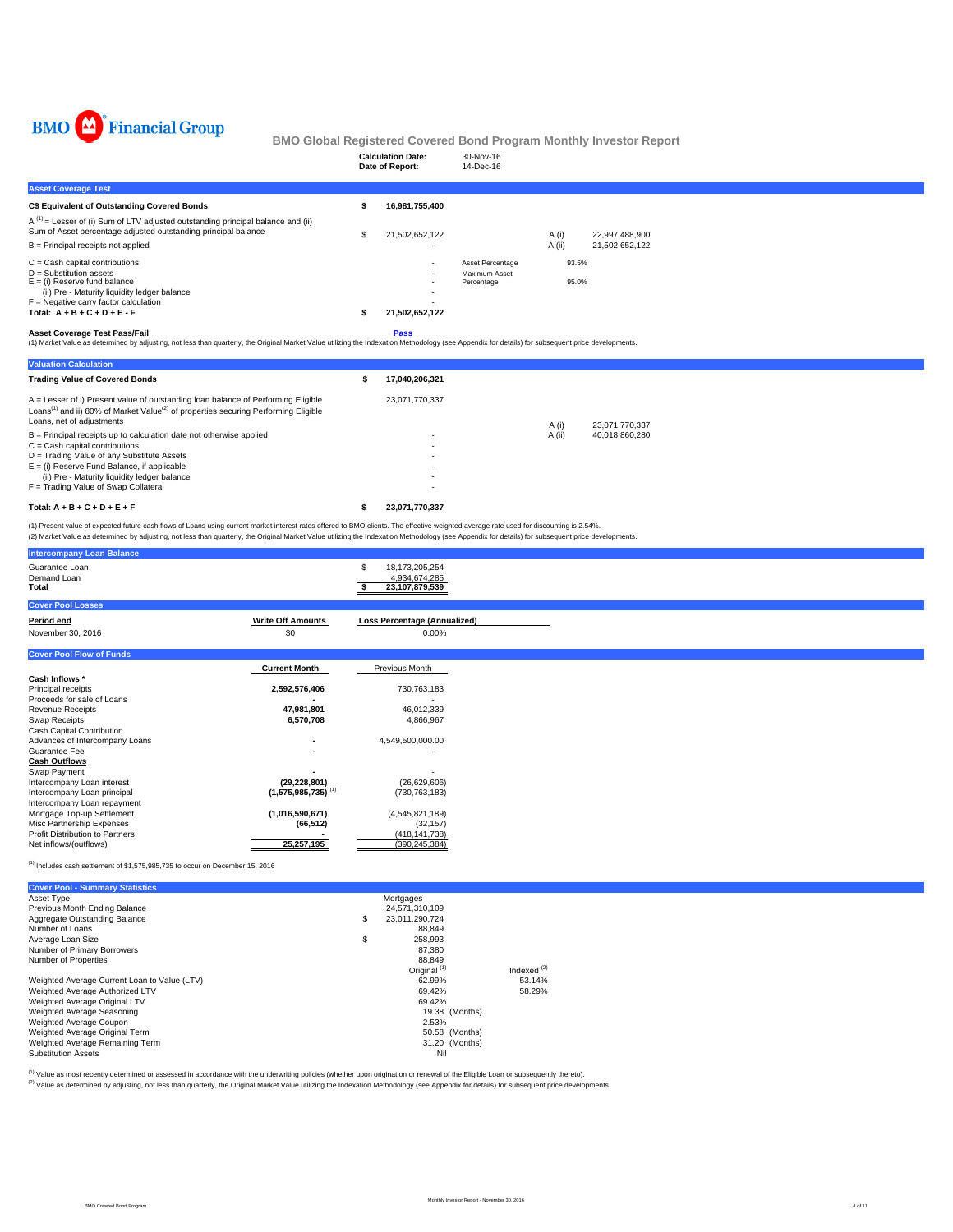

|                                                                      | <b>Calculation Date:</b>  | 30-Nov-16           | <u>DMO GIODAI INEGISIEIEU GOVEIEU DOIIU FTOGIAIII MOIIUIII IIIVESIOI INEPOIT</u> |                     |  |
|----------------------------------------------------------------------|---------------------------|---------------------|----------------------------------------------------------------------------------|---------------------|--|
|                                                                      | Date of Report:           | 14-Dec-16           |                                                                                  |                     |  |
| <b>Cover Pool - Delinquency Distribution</b>                         |                           |                     |                                                                                  |                     |  |
| <b>Aging Summary</b>                                                 | Number of Loans           | Percentage          | <b>Principal Balance</b>                                                         | Percentage          |  |
| Current and less than 30 days past due                               | 88,696                    | 99.83               | \$<br>22,980,960,889                                                             | 99.87               |  |
| 30 - 59 days past due<br>60 - 89 days past due                       | 18<br>54                  | 0.02<br>0.06        | \$<br>3,883,975<br>\$<br>12,644,036                                              | 0.02<br>0.05        |  |
| 90 or more days past due                                             | 81                        | 0.09                | \$<br>13,801,824                                                                 | 0.06                |  |
| <b>Grand Total</b>                                                   | 88,849                    | 100.00              | \$<br>23,011,290,724                                                             | 100.00              |  |
| <b>Cover Pool - Provincial Distribution</b>                          |                           |                     |                                                                                  |                     |  |
|                                                                      |                           |                     |                                                                                  |                     |  |
| <b>Province</b><br>Alberta                                           | Number of Loans<br>10,574 | Percentage<br>11.90 | <b>Principal Balance</b><br>\$<br>2,639,014,458                                  | Percentage<br>11.47 |  |
| <b>British Columbia</b>                                              | 13,797                    | 15.53               | \$<br>4,931,011,013                                                              | 21.43               |  |
| Manitoba                                                             | 1,208                     | 1.36                | \$<br>215,765,920                                                                | 0.94                |  |
| New Brunswick                                                        | 1,401                     | 1.58                | \$<br>180,529,568                                                                | 0.78                |  |
| Newfoundland                                                         | 2,341                     | 2.63                | \$<br>401,881,091                                                                | 1.75                |  |
| Northwest Territories & Nunavut<br>Nova Scotia                       | 2,740                     | 3.08                | \$<br>\$<br>490,661,692                                                          | 2.13                |  |
| Ontario                                                              | 39,246                    | 44.17               | \$<br>10,711,964,078                                                             | 46.55               |  |
| Prince Edward Island                                                 | 491                       | 0.55                | \$<br>69,449,383                                                                 | 0.30                |  |
| Quebec                                                               | 15,108                    | 17.00               | \$<br>2,977,931,167                                                              | 12.94               |  |
| Saskatchewan                                                         | 1,943                     | 2.19                | \$<br>393,082,355                                                                | 1.71                |  |
| <b>Yukon Territories</b><br><b>Grand Total</b>                       | 88,849                    | 100.00              | 23,011,290,724<br>$\overline{\bullet}$                                           | $\sim$<br>100.00    |  |
|                                                                      |                           |                     |                                                                                  |                     |  |
| <b>Cover Pool - Credit Score Distribution</b><br><b>Credit Score</b> | Number of Loans           | Percentage          | <b>Principal Balance</b>                                                         | Percentage          |  |
| Less than 600 or Unavailable                                         | 3,846                     | 4.33                | 848,835,150<br>\$                                                                | 3.69                |  |
| $600 - 650$                                                          | 5,100                     | 5.74                | \$<br>1,329,819,057                                                              | 5.78                |  |
| 651 - 700                                                            | 12,415                    | 13.97               | \$<br>3,392,346,272                                                              | 14.74               |  |
| 701 - 750                                                            | 23,217                    | 26.13               | 6,460,475,442<br>\$                                                              | 28.08               |  |
| 751 - 800<br>801 and Above                                           | 33,381<br>10,890          | 37.57<br>12.26      | 8,735,401,453<br>\$<br>2,244,413,350<br>S                                        | 37.96<br>9.75       |  |
| <b>Grand Total</b>                                                   | 88,849                    | 100.00              | ॱऽ<br>23,011,290,724                                                             | 100.00              |  |
| <b>Cover Pool - Rate Type Distribution</b>                           |                           |                     |                                                                                  |                     |  |
|                                                                      | Number of Loans           |                     |                                                                                  | Percentage          |  |
| <b>Rate Type</b><br>Fixed                                            | 68,230                    | Percentage<br>76.79 | <b>Principal Balance</b><br>16,923,286,417<br>\$                                 | 73.54               |  |
| Variable                                                             | 20,619                    | 23.21               | 6,088,004,307<br>\$                                                              | 26.46               |  |
| <b>Grand Total</b>                                                   | 88,849                    | 100.00              | \$<br>23,011,290,724                                                             | 100.00              |  |
| <b>Cover Pool - Mortgage Asset Type Distribution</b>                 |                           |                     |                                                                                  |                     |  |
| <b>Mortgage Asset Type</b>                                           | Number of Loans           | Percentage          | <b>Principal Balance</b>                                                         | Percentage          |  |
| <b>Conventional Amortizing Mortgages</b>                             | 88,849                    | 100.00              | \$<br>23,011,290,724                                                             | 100.00              |  |
| <b>Grand Total</b>                                                   | 88,849                    | 100.00              | s<br>23,011,290,724                                                              | 100.00              |  |
| <b>Cover Pool - Occupancy Type Distribution</b>                      |                           |                     |                                                                                  |                     |  |
| <b>Occupancy Type</b>                                                | Number of Loans           | Percentage          | <b>Principal Balance</b>                                                         | Percentage          |  |
| Owner Occupied                                                       | 65,895                    | 74.17               | \$<br>18, 152, 807, 588                                                          | 78.89               |  |
| Non-Owner Occupied                                                   | 22,954                    | 25.83               | \$<br>4,858,483,137                                                              | 21.11               |  |
| <b>Grand Total</b>                                                   | 88,849                    | 100.00              | 23,011,290,724<br>\$                                                             | 100.00              |  |
|                                                                      |                           |                     |                                                                                  |                     |  |
| <b>Cover Pool - Mortgage Rate Distribution</b>                       |                           |                     |                                                                                  |                     |  |
|                                                                      |                           |                     |                                                                                  |                     |  |
| Mortgage Rate (%)                                                    | Number of Loans           | Percentage          | <b>Principal Balance</b>                                                         | Percentage          |  |
| Less than 1.00<br>$1.00 - 3.99$                                      | 88,580                    | 99.70               | \$<br>\$<br>22,966,885,607                                                       | 99.81               |  |
| $4.00 - 4.49$                                                        | 147                       | 0.17                | \$<br>24,768,291                                                                 | 0.11                |  |
| $4.50 - 4.99$                                                        | 81                        | 0.09                | \$<br>13,427,008                                                                 | 0.06                |  |
| $5.00 - 5.49$                                                        | 31                        | 0.03                | \$<br>4,788,280                                                                  | 0.02                |  |
| $5.50 - 5.99$                                                        | 5                         | 0.01                | \$<br>610,713                                                                    | 0.00                |  |
| $6.00 - 6.49$<br>$6.50 - 6.99$                                       | 5                         | 0.01                | \$<br>810,826<br>\$                                                              | 0.00                |  |
| $7.00 - 7.49$                                                        |                           | ÷,                  | \$                                                                               | ÷                   |  |
| $7.50 - 7.99$                                                        |                           |                     | \$                                                                               |                     |  |
| 8.00 and Above<br><b>Grand Total</b>                                 | 88,849                    | 100.00              | \$<br>23,011,290,724                                                             | 100.00              |  |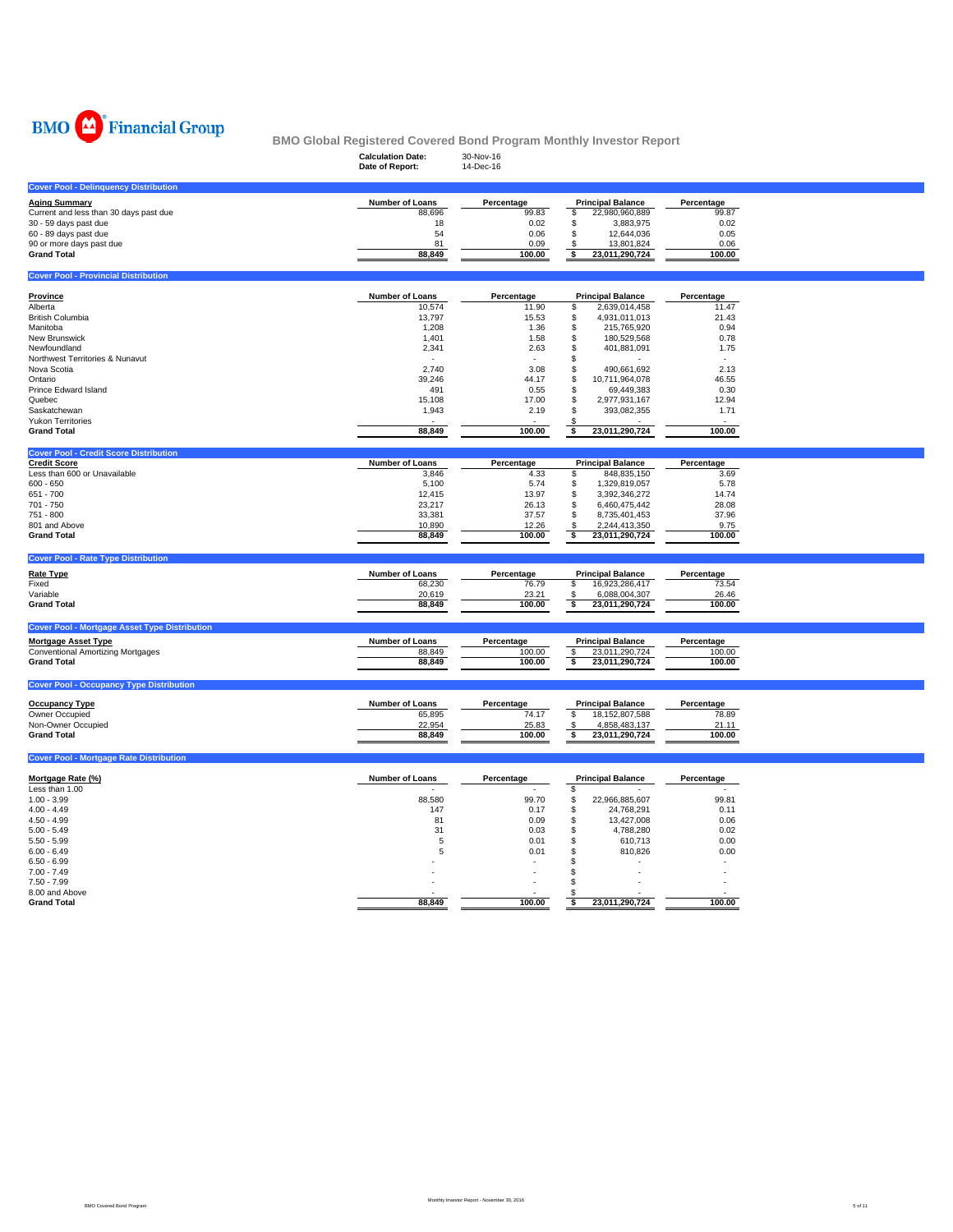

|                                           | <b>Calculation Date:</b><br>Date of Report: | 30-Nov-16<br>14-Dec-16 |   |                          |            |
|-------------------------------------------|---------------------------------------------|------------------------|---|--------------------------|------------|
| Cover Pool - Indexed LTV Distribution (1) |                                             |                        |   |                          |            |
| Indexed LTV (%)                           | <b>Number of Loans</b>                      | Percentage             |   | <b>Principal Balance</b> | Percentage |
| 20.00 and Below                           | 7,233                                       | 8.14                   |   | 638,476,059              | 2.77       |
| $20.01 - 25.00$                           | 3,423                                       | 3.85                   |   | 530,784,907              | 2.31       |
| $25.01 - 30.00$                           | 3,796                                       | 4.27                   |   | 694,293,701              | 3.02       |
| $30.01 - 35.00$                           | 4,500                                       | 5.06                   |   | 1.023.568.876            | 4.45       |
| $35.01 - 40.00$                           | 5,441                                       | 6.12                   |   | 1,501,231,695            | 6.52       |
| $40.01 - 45.00$                           | 7,688                                       | 8.65                   |   | 2,368,928,631            | 10.29      |
| $45.01 - 50.00$                           | 8,589                                       | 9.67                   |   | 2,444,483,288            | 10.62      |
| $50.01 - 55.00$                           | 10,082                                      | 11.35                  |   | 2,833,700,253            | 12.31      |
| $55.01 - 60.00$                           | 9,945                                       | 11.19                  | S | 2,719,619,622            | 11.82      |
| $60.01 - 65.00$                           | 8,945                                       | 10.07                  |   | 2,631,187,699            | 11.43      |
| 65.01 - 70.00                             | 7,551                                       | 8.50                   | s | 2,159,494,303            | 9.38       |
| 70.01 - 75.00                             | 6,109                                       | 6.88                   |   | 1.744.261.900            | 7.58       |
| 75.01 - 80.00                             | 5,547                                       | 6.24                   |   | 1,721,259,791            | 7.48       |
| 80.01 and Above                           | ۰                                           | ۰.                     |   |                          | ۰          |
| <b>Grand Total</b>                        | 88,849                                      | 100.00                 |   | 23,011,290,724           | 100.00     |

<sup>(1)</sup> Value as determined by adjusting, not less than quarterly, the Original Market Value utilizing the Indexation Methodology (see Appendix for details) for subsequent price developments.

### **Cover Pool - Remaining Term Distribution**

| <b>Months to Maturity</b> | <b>Number of Loans</b> | Percentage | <b>Principal Balance</b> |                | Percentage |
|---------------------------|------------------------|------------|--------------------------|----------------|------------|
| Less than 12              | 18.211                 | 20.50      |                          | 3,902,475,743  | 16.96      |
| $12 - 17$                 | 10.423                 | 11.73      |                          | 2,433,054,452  | 10.57      |
| $18 - 24$                 | 11.533                 | 12.98      |                          | 3,564,429,894  | 15.49      |
| $25 - 30$                 | 4.409                  | 4.96       |                          | 1,168,516,437  | 5.08       |
| $31 - 36$                 | 8,226                  | 9.26       |                          | 2,130,148,825  | 9.26       |
| $37 - 42$                 | 7,614                  | 8.57       |                          | 2,060,088,534  | 8.95       |
| $43 - 48$                 | 10.649                 | 11.99      |                          | 3,004,087,963  | 13.05      |
| $49 - 54$                 | 8.319                  | 9.36       |                          | 2,227,693,525  | 9.68       |
| $55 - 60$                 | 9.398                  | 10.58      |                          | 2,505,841,992  | 10.89      |
| $61 - 63$                 | 3                      | 0.00       |                          | 632,717        | 0.00       |
| 72 and Above              | 64                     | 0.07       |                          | 14,320,643     | 0.06       |
| <b>Grand Total</b>        | 88.849                 | 100.00     |                          | 23.011.290.724 | 100.00     |

#### **Cover Pool - Remaining Principal Balance Distribution**

| <b>Remaining Principal Balance (C\$)</b> | <b>Number of Loans</b> | Percentage | <b>Principal Balance</b> | Percentage |  |  |
|------------------------------------------|------------------------|------------|--------------------------|------------|--|--|
| 99,999 and Below                         | 14,220                 | 16.00      | 930.161.320              | 4.04       |  |  |
| 100.000 - 199.999                        | 28.455                 | 32.03      | 4.297.459.159            | 18.68      |  |  |
| 200.000 - 299.999                        | 21.579                 | 24.29      | 5.298.864.635            | 23.03      |  |  |
| 300.000 - 399.999                        | 11,121                 | 12.52      | 3.827.378.372            | 16.63      |  |  |
| 400.000 - 499.999                        | 5.589                  | 6.29       | 2.491.772.993            | 10.83      |  |  |
| 500.000 - 599.999                        | 2,898                  | 3.26       | 1.580.753.368            | 6.87       |  |  |
| 600,000 - 699,999                        | 1,486                  | 1.67       | 962,535,624              | 4.18       |  |  |
| 700.000 - 799.999                        | 921                    | 1.04       | 689.693.226              | 3.00       |  |  |
| 800.000 - 899.999                        | 654                    | 0.74       | 555.040.519              | 2.41       |  |  |
| 900.000 - 999.999                        | 512                    | 0.58       | 486.800.721              | 2.12       |  |  |
| 1.000.000 - 1.499.999                    | 1.116                  | 1.26       | 1.346.233.933            | 5.85       |  |  |
| 1.500.000 - 2.000.000                    | 235                    | 0.26       | 399.092.075              | 1.73       |  |  |
| 2.000.000 - 3.000.000                    | 63                     | 0.07       | 145.504.778              | 0.63       |  |  |
| 3,000,000 and Above                      |                        |            |                          |            |  |  |
|                                          | 88.849                 | 100.00     | 23.011.290.724           | 100.00     |  |  |

| <b>Cover Pool - Property Type Distribution</b> |                 |            |                          |            |
|------------------------------------------------|-----------------|------------|--------------------------|------------|
| <b>Property Type</b>                           | Number of Loans | Percentage | <b>Principal Balance</b> | Percentage |
| Condominium                                    | 19.407          | 21.84      | 3.837.781.723            | 16.68      |
| Multi-Residential                              | 4,836           | 5.44       | .189.809.572             | 5.17       |
| Single Family                                  | 58,007          | 65.29      | 16.374.683.594           | 71.16      |
| Townhouse                                      | 6.599           | 7.43       | 1.609.015.835            | 6.99       |
| <b>Grand Total</b>                             | 88.849          | 100.00     | 23.011.290.724           | 100.00     |

*Note: Percentages and totals in the above tables may not add exactly due to rounding.*

### **Cover Pool - Indexed LTV and Delinquency Distribution by Province**

|          |                 | <b>Aging Summary</b>                                |               |                           |   |  |                           |  |                             |  |               |  |  |  |
|----------|-----------------|-----------------------------------------------------|---------------|---------------------------|---|--|---------------------------|--|-----------------------------|--|---------------|--|--|--|
| Province | Indexed LTV (%) | <b>Current and</b><br>less than 30<br>days past due |               | 30 to 59<br>days past due |   |  | 60 to 89<br>days past due |  | 90 or more<br>days past due |  | Total         |  |  |  |
| Alberta  | 20.00 and Below |                                                     | 46.862.148    |                           |   |  |                           |  |                             |  | 46,862,149    |  |  |  |
|          | $20.01 - 25$    |                                                     | 37,370,195    |                           | ٠ |  |                           |  |                             |  | 37,370,195    |  |  |  |
|          | $25.01 - 30$    |                                                     | 56.210.193    |                           | ٠ |  | 61.685                    |  |                             |  | 56,271,878    |  |  |  |
|          | $30.01 - 35$    |                                                     | 67.159.809    |                           | ۰ |  |                           |  |                             |  | 67,159,809    |  |  |  |
|          | $35.01 - 40$    |                                                     | 89.451.557    |                           | ٠ |  | 341,683                   |  |                             |  | 89,793,239    |  |  |  |
|          | $40.01 - 45$    |                                                     | 121,916,895   |                           | ٠ |  |                           |  | 129,883                     |  | 122,046,778   |  |  |  |
|          | $45.01 - 50$    |                                                     | 163.068.266   |                           |   |  |                           |  | 409.864                     |  | 163,478,130   |  |  |  |
|          | $50.01 - 55$    |                                                     | 214.520.674   |                           |   |  |                           |  |                             |  | 214,520,674   |  |  |  |
|          | $55.01 - 60$    |                                                     | 311.414.453   |                           |   |  | 728,938                   |  |                             |  | 312,143,391   |  |  |  |
|          | $60.01 - 65$    |                                                     | 423.207.957   |                           |   |  | 342,793                   |  | 332,536                     |  | 423,883,285   |  |  |  |
|          | $65.01 - 70$    |                                                     | 333.757.918   |                           |   |  | 324,459                   |  | 778,714                     |  | 334,861,091   |  |  |  |
|          | $70.01 - 75$    |                                                     | 269.417.886   |                           |   |  | 855,083                   |  |                             |  | 270,272,968   |  |  |  |
|          | $75.01 - 80$    |                                                     | 500,350,871   |                           |   |  |                           |  |                             |  | 500,350,871   |  |  |  |
|          | 80.01 and Above |                                                     |               |                           |   |  |                           |  |                             |  |               |  |  |  |
|          |                 |                                                     | 2,634,708,820 |                           |   |  | 2,654,640                 |  | 1,650,998                   |  | 2,639,014,458 |  |  |  |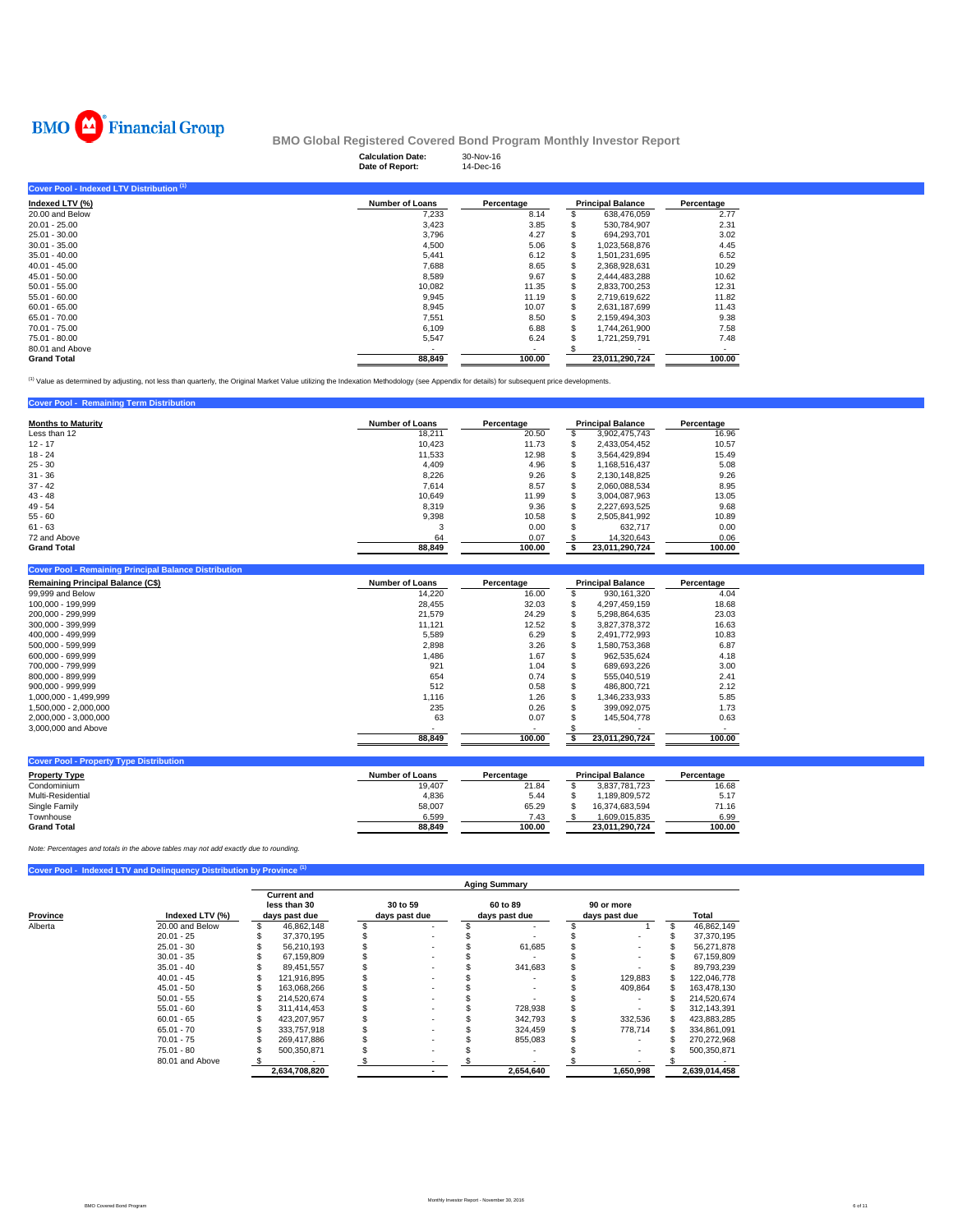

**Calculation Date:** 30-Nov-16 **Date of Report:** 14-Dec-16

|                         |                                    |                                      |                           | <b>Aging Summary</b>      |                             |                                    |
|-------------------------|------------------------------------|--------------------------------------|---------------------------|---------------------------|-----------------------------|------------------------------------|
|                         |                                    | <b>Current and</b>                   |                           |                           |                             |                                    |
| Province                | Indexed LTV (%)                    | less than 30<br>days past due        | 30 to 59<br>days past due | 60 to 89<br>days past due | 90 or more<br>days past due | Total                              |
| <b>British Columbia</b> | 20.00 and Below                    | \$<br>234,257,785                    | \$                        | \$                        | \$                          | \$<br>234, 257, 785                |
|                         | $20.01 - 25$                       | \$<br>192,109,839                    | \$<br>95,870              | \$<br>231,241             | \$                          | \$<br>192,436,950                  |
|                         | $25.01 - 30$                       | \$<br>259,688,079                    | \$                        | \$                        | \$                          | \$<br>259,688,079                  |
|                         | $30.01 - 35$                       | \$<br>400,344,327<br>\$              | \$                        | \$<br>\$<br>495.823       | \$<br>\$<br>559.553         | \$<br>400,344,327<br>\$            |
|                         | $35.01 - 40$<br>$40.01 - 45$       | 665,538,551<br>\$<br>926,311,735     | \$<br>501,955<br>\$       | \$<br>868,412             | \$<br>280,418               | 667,095,882<br>\$<br>927,460,565   |
|                         | $45.01 - 50$                       | \$<br>619,622,524                    | \$                        | \$                        | \$                          | \$<br>619,622,524                  |
|                         | $50.01 - 55$                       | \$<br>493,368,149                    | \$                        | \$                        | \$                          | \$<br>493,368,149                  |
|                         | $55.01 - 60$                       | \$<br>362,447,399                    | \$                        | \$                        | \$                          | \$<br>362,447,399                  |
|                         | $60.01 - 65$                       | \$<br>380,123,259                    | \$                        | \$                        | \$                          | \$<br>380,123,259                  |
|                         | $65.01 - 70$                       | \$<br>145,285,389                    | \$                        | \$                        | \$                          | \$<br>145,285,389                  |
|                         | $70.01 - 75$                       | \$<br>127,966,910                    | \$                        | \$                        | \$                          | \$<br>127,966,910                  |
|                         | 75.01 - 80<br>80.01 and Above      | \$<br>120,913,792<br>\$              | \$                        | \$<br>\$                  | \$                          | \$<br>120,913,792<br>\$            |
|                         |                                    | 4,927,977,740                        | \$<br>597,825             | 1,595,476                 | \$<br>839,971               | 4,931,011,013                      |
|                         |                                    |                                      |                           | <b>Aging Summary</b>      |                             |                                    |
|                         |                                    | <b>Current and</b>                   |                           |                           |                             |                                    |
|                         |                                    | less than 30                         | 30 to 59                  | 60 to 89                  | 90 or more                  |                                    |
| Province<br>Manitoba    | Indexed LTV (%)<br>20.00 and Below | days past due<br>\$<br>3,626,059     | days past due<br>\$       | days past due<br>\$       | days past due<br>\$         | Total<br>\$<br>3,626,059           |
|                         | $20.01 - 25$                       | \$<br>2,824,849                      | \$                        | \$                        | \$                          | \$<br>2,824,849                    |
|                         | $25.01 - 30$                       | \$<br>4,201,805                      | \$                        | \$                        | \$                          | \$<br>4,201,805                    |
|                         | $30.01 - 35$                       | \$<br>4,702,183                      | \$                        | \$                        | \$                          | \$<br>4,702,183                    |
|                         | $35.01 - 40$                       | \$<br>7,248,784                      | \$                        | \$                        | \$                          | \$<br>7,248,784                    |
|                         | $40.01 - 45$                       | \$<br>9,114,587                      | \$                        | \$                        | \$                          | \$<br>9,114,587                    |
|                         | $45.01 - 50$                       | \$<br>10,786,073                     | \$                        | \$                        | \$                          | \$<br>10,786,073                   |
|                         | $50.01 - 55$                       | \$<br>17,551,358                     | \$                        | \$                        | \$                          | \$<br>17,551,358                   |
|                         | $55.01 - 60$<br>$60.01 - 65$       | \$<br>32,554,938<br>\$               | \$<br>\$                  | \$<br>\$                  | \$<br>\$                    | \$<br>32,554,938<br>\$             |
|                         | $65.01 - 70$                       | 27,644,353<br>\$<br>33,043,068       | \$                        | \$                        | \$                          | 27,644,353<br>\$<br>33,043,068     |
|                         | $70.01 - 75$                       | \$<br>43,292,804                     | \$                        | \$                        | \$                          | \$<br>43,292,804                   |
|                         | 75.01 - 80                         | \$<br>19,175,060                     | \$                        | \$                        | \$                          | \$<br>19,175,060                   |
|                         | 80.01 and Above                    | \$                                   | $\boldsymbol{\mathsf{S}}$ | \$                        | \$                          | \$<br>215,765,920                  |
|                         |                                    | 215,765,920                          |                           |                           |                             |                                    |
|                         |                                    |                                      |                           |                           |                             |                                    |
|                         |                                    | <b>Current and</b>                   |                           | <b>Aging Summary</b>      |                             |                                    |
|                         |                                    | less than 30                         | 30 to 59                  | 60 to 89                  | 90 or more                  |                                    |
| Province                | Indexed LTV (%)                    | days past due                        | days past due             | days past due             | days past due               | Total                              |
| New Brunswick           | 20.00 and Below                    | \$<br>3,424,337                      | \$                        | \$                        | \$<br>66,170                | \$<br>3,490,507                    |
|                         | $20.01 - 25$                       | \$<br>3,469,308                      | \$                        | \$                        | \$                          | \$<br>3,469,308                    |
|                         | $25.01 - 30$                       | \$<br>3,327,940                      | \$                        | \$                        | \$                          | \$<br>3,327,940                    |
|                         | $30.01 - 35$<br>$35.01 - 40$       | \$<br>5,490,184<br>\$<br>7,328,215   | \$<br>\$<br>67,842        | \$<br>\$                  | \$<br>\$                    | \$<br>5,490,184<br>\$<br>7,396,057 |
|                         | $40.01 - 45$                       | \$<br>8,659,065                      | \$                        | \$                        | \$                          | \$<br>8,659,065                    |
|                         | $45.01 - 50$                       | \$<br>18,843,958                     | \$                        | \$                        | \$                          | \$<br>18,843,958                   |
|                         | $50.01 - 55$                       | \$<br>34,556,201                     | \$<br>95,355              | \$                        | \$                          | \$<br>34,651,556                   |
|                         | $55.01 - 60$                       | \$<br>34,762,197                     | \$                        | \$                        | \$<br>200,517               | \$<br>34,962,714                   |
|                         | $60.01 - 65$                       | \$<br>24,144,943                     | \$                        | \$                        | \$                          | \$<br>24,144,943                   |
|                         | $65.01 - 70$                       | \$<br>18,243,460                     | \$                        | \$                        | \$<br>152,333               | \$<br>18,395,793                   |
|                         | $70.01 - 75$                       | \$<br>9,667,890                      | \$                        | \$                        | \$                          | \$<br>9,667,890                    |
|                         | 75.01 - 80<br>80.01 and Above      | \$<br>8,029,655<br>\$                | \$<br>\$                  | \$<br>\$                  | \$<br>\$                    | \$<br>8,029,655<br>\$              |
|                         |                                    | 179,947,352                          | 163,196                   |                           | 419,020                     | 180,529,568                        |
|                         |                                    |                                      |                           | <b>Aging Summary</b>      |                             |                                    |
|                         |                                    | <b>Current and</b><br>less than 30   | 30 to 59                  | 60 to 89                  | 90 or more                  |                                    |
| Province                | Indexed LTV (%)                    | days past due                        | days past due             | days past due             | days past due               | Total                              |
| Newfoundland            | 20.00 and Below                    | \$<br>4,960,644                      | \$                        | \$<br>ъ                   | \$                          | 4,960,644<br>\$                    |
|                         | 20.01 - 25                         | ৬<br>4,488,683                       | \$                        |                           | ৬<br>97,415                 | ৬<br>4,586,099                     |
|                         | $25.01 - 30$<br>$30.01 - 35$       | \$<br>5,487,514<br>\$<br>9,214,130   | \$                        | \$<br>\$                  | \$<br>49,295<br>\$          | \$<br>5,536,809<br>9,214,130<br>\$ |
|                         | $35.01 - 40$                       | \$<br>10,023,534                     | \$                        | \$                        | \$<br>÷.                    | 10,023,534<br>\$                   |
|                         | $40.01 - 45$                       | \$<br>16,477,097                     | \$                        | \$                        | \$                          | \$<br>16,477,097                   |
|                         | $45.01 - 50$                       | \$<br>27,591,990                     | \$                        | \$                        | \$<br>104,103               | 27,696,093<br>\$                   |
|                         | $50.01 - 55$                       | \$<br>69,057,784                     | \$                        | \$<br>224,452             | \$<br>340,303               | 69,622,539<br>\$                   |
|                         | $55.01 - 60$                       | \$<br>90,025,498                     | \$                        | \$<br>278,830             | \$<br>404,160               | 90,708,488<br>\$                   |
|                         | $60.01 - 65$                       | \$<br>66,845,861                     | \$                        | \$                        | \$<br>167,634               | 67,013,495<br>\$                   |
|                         | $65.01 - 70$<br>$70.01 - 75$       | \$<br>48,749,425<br>\$<br>27,437,273 | \$<br>\$                  | \$<br>\$                  | \$<br>٠<br>\$<br>٠          | \$<br>48,749,425<br>\$             |
|                         | $75.01 - 80$                       | \$<br>19,855,464                     | \$                        | \$                        | \$                          | 27,437,273<br>\$<br>19,855,464     |
|                         | 80.01 and Above                    | \$<br>$\sim$<br>400,214,899          | \$                        | \$<br>503,282             | \$<br>1.162.910             | 401,881,091                        |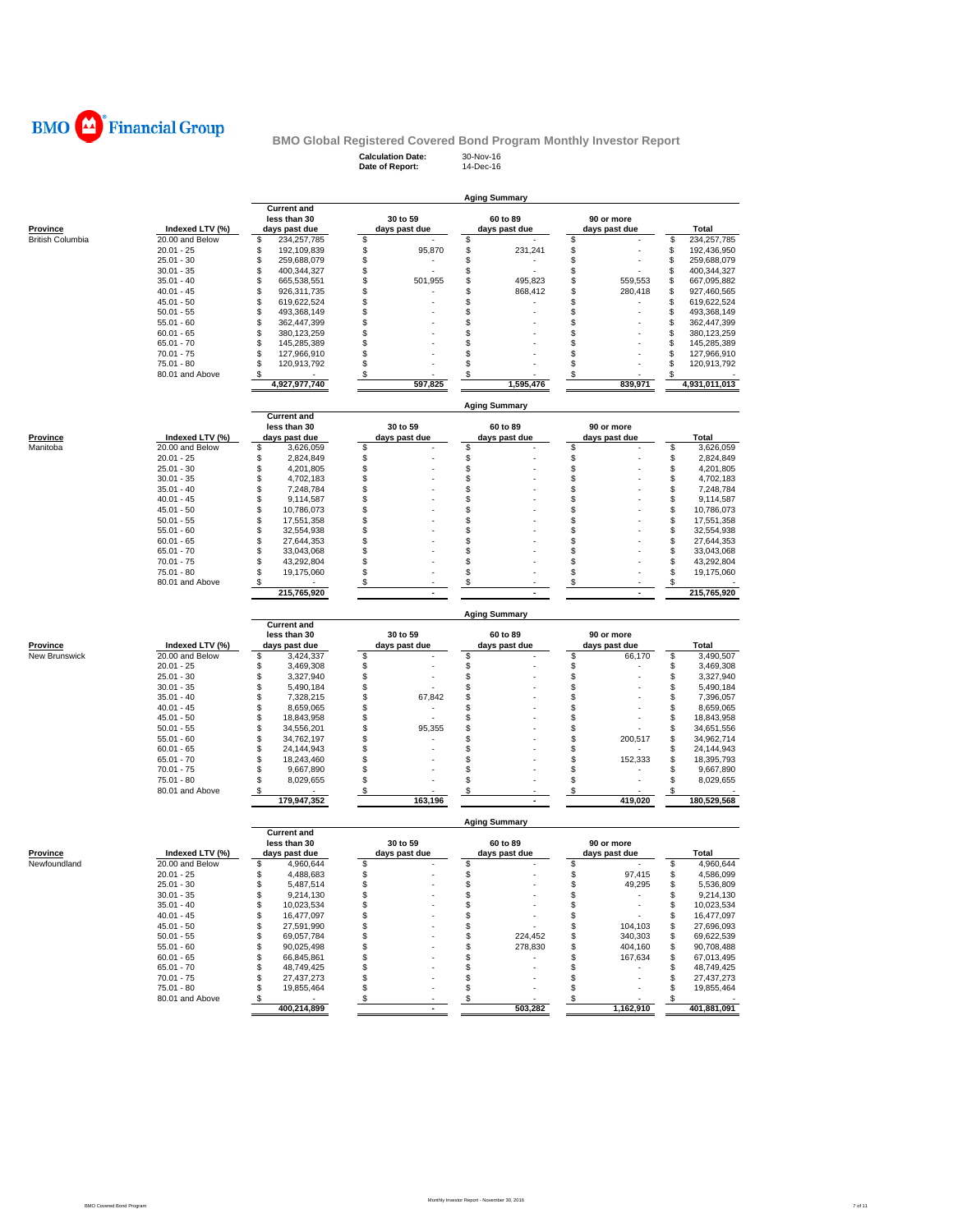

### **Calculation Date:** 30-Nov-16 **BMO Global Registered Covered Bond Program Monthly Investor Report**

|                       |                               |                                      | Date of Report:                      | 14-Dec-16                      |                             |                                      |
|-----------------------|-------------------------------|--------------------------------------|--------------------------------------|--------------------------------|-----------------------------|--------------------------------------|
|                       |                               |                                      |                                      | <b>Aging Summary</b>           |                             |                                      |
|                       |                               | <b>Current and</b>                   |                                      |                                |                             |                                      |
|                       |                               | less than 30                         | 30 to 59                             | 60 to 89                       | 90 or more                  |                                      |
| Province              | Indexed LTV (%)               | days past due                        | days past due                        | days past due                  | days past due               | <b>Total</b>                         |
| Northwest Territories | 20.00 and Below               | \$                                   | \$                                   | \$                             | \$                          | \$                                   |
|                       | $20.01 - 25$                  | \$                                   | \$                                   | \$                             | \$                          | \$                                   |
|                       | $25.01 - 30$<br>$30.01 - 35$  | \$<br>\$                             | \$<br>\$                             | \$<br>\$                       | \$<br>\$                    | \$<br>\$                             |
|                       | $35.01 - 40$                  | \$                                   | \$                                   | \$                             | \$                          | \$                                   |
|                       | $40.01 - 45$                  | \$                                   | \$                                   | \$                             | \$                          | \$                                   |
|                       | $45.01 - 50$                  | \$                                   | \$                                   | S                              | \$                          | \$                                   |
|                       | $50.01 - 55$                  | \$                                   | \$                                   | \$                             | \$                          | \$                                   |
|                       | $55.01 - 60$                  | \$                                   | \$                                   | \$                             | \$                          | \$                                   |
|                       | $60.01 - 65$                  | \$                                   | \$                                   | \$                             | \$                          | \$                                   |
|                       | $65.01 - 70$                  | \$                                   | \$                                   | \$                             | \$                          | \$                                   |
|                       | $70.01 - 75$                  | \$                                   | \$                                   | \$                             | \$                          | \$                                   |
|                       | 75.01 - 80                    | s                                    | \$                                   | \$                             | \$                          | \$                                   |
|                       | 80.01 and Above               | \$<br>\$<br>$\blacksquare$           | \$<br>\$<br>$\overline{\phantom{a}}$ | \$<br>\$                       | \$<br>\$<br>$\blacksquare$  | \$<br>\$<br>$\blacksquare$           |
|                       |                               |                                      |                                      |                                |                             |                                      |
|                       |                               |                                      |                                      | Aging Summary                  |                             |                                      |
|                       |                               | <b>Current and</b>                   |                                      |                                |                             |                                      |
|                       |                               | less than 30                         | 30 to 59                             | 60 to 89                       | 90 or more                  |                                      |
| Province              | Indexed LTV (%)               | days past due                        | days past due                        | days past due                  | days past due               | Total                                |
| Nova Scotia           | 20.00 and Below               | \$<br>4,894,163                      | \$                                   | \$                             | \$                          | \$<br>4,894,163                      |
|                       | $20.01 - 25$                  | \$<br>7,320,109                      | \$                                   | \$                             | \$                          | \$<br>7,320,109                      |
|                       | $25.01 - 30$                  | \$<br>6,469,212                      | \$                                   | \$                             | \$                          | \$<br>6,469,212                      |
|                       | $30.01 - 35$                  | \$<br>8,243,950                      | \$                                   | \$                             | \$                          | 8,243,950<br>\$                      |
|                       | $35.01 - 40$                  | \$<br>14,369,280                     | \$                                   | \$                             | S<br>54,958                 | \$<br>14,424,238                     |
|                       | $40.01 - 45$                  | \$<br>19,669,382                     | \$                                   | \$                             | \$                          | \$<br>19,669,382                     |
|                       | $45.01 - 50$                  | \$<br>25,932,181                     | \$                                   | \$<br>69,565                   | \$                          | \$<br>26,001,746                     |
|                       | $50.01 - 55$<br>$55.01 - 60$  | \$<br>47,946,108<br>\$<br>66,084,782 | \$<br>\$<br>131,098                  | \$<br>\$                       | S<br>45,204<br>S<br>35,785  | \$<br>47,991,312<br>\$<br>66,251,665 |
|                       | $60.01 - 65$                  | \$<br>68,588,986                     | \$                                   | \$<br>77,696                   | \$                          | \$<br>68,666,682                     |
|                       | $65.01 - 70$                  | \$<br>62,715,727                     | \$                                   | \$                             | \$                          | \$<br>62,715,727                     |
|                       | $70.01 - 75$                  | \$<br>101,849,439                    | \$                                   | \$                             | \$                          | \$<br>101,849,439                    |
|                       | 75.01 - 80                    | \$<br>56,164,066                     | \$                                   | \$                             | \$                          | \$<br>56,164,066                     |
|                       | 80.01 and Above               | \$                                   | \$                                   | S                              | \$                          | \$                                   |
|                       |                               | 490,247,385                          | 131,098                              | 147,262                        | 135,947                     | 490,661,692                          |
|                       |                               |                                      |                                      | <b>Aging Summary</b>           |                             |                                      |
|                       |                               | <b>Current and</b><br>less than 30   | 30 to 59                             | 60 to 89                       | 90 or more                  |                                      |
| Province              | Indexed LTV (%)               | days past due                        | days past due                        | days past due                  | days past due               | <b>Total</b>                         |
| Nunavut               | 20.00 and Below               | \$                                   | \$                                   | \$                             | \$                          | \$                                   |
|                       | $20.01 - 25$                  | \$                                   | \$                                   | \$                             | \$                          | \$                                   |
|                       | $25.01 - 30$                  | \$                                   | \$                                   | \$                             | \$                          | \$                                   |
|                       | $30.01 - 35$                  | \$                                   | \$                                   | \$                             | \$                          | \$                                   |
|                       | $35.01 - 40$                  | \$                                   | \$                                   | \$                             | \$                          | \$                                   |
|                       | $40.01 - 45$                  | \$                                   | \$                                   | \$                             | \$                          | \$                                   |
|                       | $45.01 - 50$                  | \$                                   | \$                                   | S                              | \$                          | \$                                   |
|                       | $50.01 - 55$                  | \$                                   | \$<br>\$                             | \$                             | \$                          | Ś                                    |
|                       | $55.01 - 60$<br>$60.01 - 65$  | \$<br>\$                             | \$                                   | \$<br>\$                       | \$<br>\$                    | \$<br>\$                             |
|                       | $65.01 - 70$                  | \$                                   | \$                                   | \$                             | \$                          | \$                                   |
|                       | $70.01 - 75$                  | \$                                   | \$                                   | S                              | \$                          | \$                                   |
|                       | 75.01 - 80                    | \$                                   | \$                                   | \$                             | \$                          | \$                                   |
|                       | 80.01 and Above               | \$                                   | \$                                   | \$                             | \$                          | S                                    |
|                       |                               | \$                                   | s<br>÷.                              | \$                             | \$                          | \$                                   |
|                       |                               |                                      |                                      | <b>Aging Summary</b>           |                             |                                      |
|                       |                               | <b>Current and</b>                   |                                      |                                |                             |                                      |
| Province              | Indexed LTV (%)               | less than 30<br>days past due        | 30 to 59<br>days past due            | 60 to 89<br>days past due      | 90 or more<br>days past due | <b>Total</b>                         |
| Ontario               | 20.00 and Below               | \$<br>288,824,483                    | \$                                   | \$<br>230,759                  | \$<br>260,489               | 289,315,731<br>\$                    |
|                       | 20.01 - 25                    | \$<br>240,761,736                    | \$                                   | 173,747                        | \$<br>312,835               | \$<br>241,248,317                    |
|                       | 25.01 - 30                    | 298,642,336<br>\$                    | \$                                   | \$<br>149,960                  | \$<br>$\sim$ $-$            | 298,792,296<br>\$                    |
|                       | $30.01 - 35$                  | \$<br>456,208,500                    | \$                                   | \$<br>$\overline{\phantom{a}}$ | 403,813<br>\$               | \$<br>456,612,313                    |
|                       | $35.01 - 40$                  | \$<br>605,336,109                    | \$                                   | \$<br>$\sim$                   | \$<br>$\sim 10^{-1}$        | 605,336,109<br>S                     |
|                       | $40.01 - 45$                  | \$<br>1,127,256,214                  | \$                                   | \$<br>$\sim$                   | 586,916<br>\$               | \$1,127,843,130                      |
|                       | 45.01 - 50                    | \$<br>1,363,502,560                  | \$                                   | \$<br>962,913                  | \$<br>763,959               | 1,365,229,432<br>\$                  |
|                       | $50.01 - 55$                  | \$<br>1,636,013,167                  | \$<br>953,197                        | 388,561<br>\$                  | \$<br>451,859               | 1,637,806,784<br>\$                  |
|                       | $55.01 - 60$                  | \$<br>1,400,614,999                  | \$                                   | \$<br>1,597,442                | \$<br>526,073               | 1,402,738,514<br>\$                  |
|                       | $60.01 - 65$                  | 1,181,056,881<br>\$                  | \$<br>628,545                        | \$<br>410,924                  | \$<br>$\sim$                | 1,182,096,350<br>\$                  |
|                       | $65.01 - 70$                  | 1,077,593,039<br>\$                  | \$<br>٠                              | \$<br>$\sim$                   | \$<br>204,398               | \$1,077,797,437                      |
|                       | $70.01 - 75$                  | 550,385,485<br>\$                    | \$                                   | $\sim$<br>\$                   | \$<br>277,220               | \$<br>550,662,705<br>\$              |
|                       | 75.01 - 80<br>80.01 and Above | \$<br>476,045,326                    | \$                                   | 439,636<br>\$                  | \$<br>$\sim$                | 476,484,962<br>\$                    |
|                       |                               | $\mathbf{\hat{s}}$<br>10,702,240,833 | <u>s</u><br>1,581,742                | $\frac{3}{2}$<br>4,353,941     | \$<br>3,787,563             | 10,711,964,078                       |
|                       |                               |                                      |                                      |                                |                             |                                      |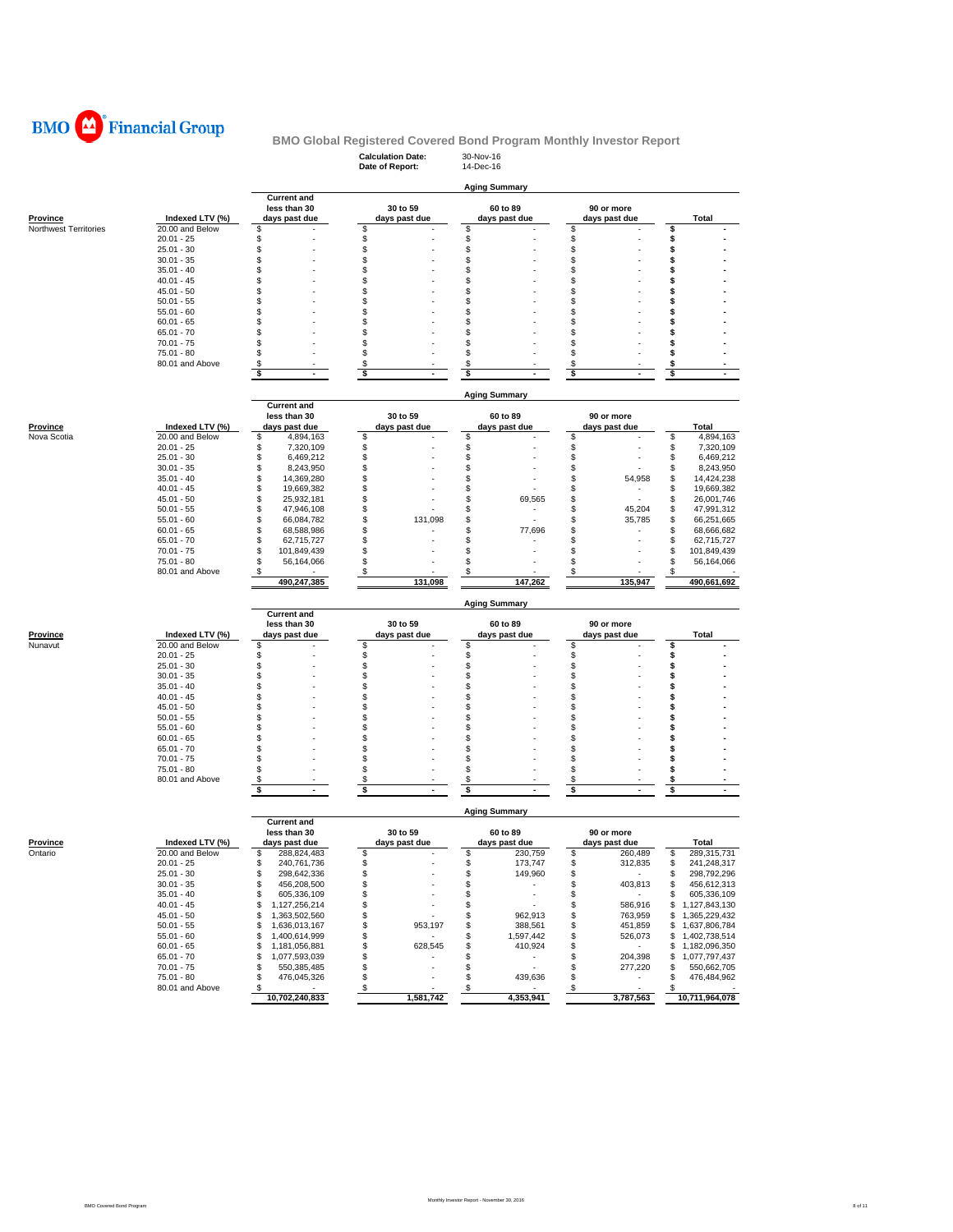

### **Calculation Date:** 30-Nov-16 **BMO Global Registered Covered Bond Program Monthly Investor Report**

|                          |                               |                                        | Date of Report:           | 14-Dec-16                 |                                  |                                        |
|--------------------------|-------------------------------|----------------------------------------|---------------------------|---------------------------|----------------------------------|----------------------------------------|
|                          |                               |                                        |                           |                           |                                  |                                        |
|                          |                               |                                        |                           | <b>Aging Summary</b>      |                                  |                                        |
|                          |                               | <b>Current and</b><br>less than 30     |                           |                           |                                  |                                        |
| <b>Province</b>          | Indexed LTV (%)               | days past due                          | 30 to 59<br>days past due | 60 to 89<br>days past due | 90 or more<br>days past due      | Total                                  |
| Prince Edward Island     | 20.00 and Below               | \$<br>1,338,115                        | \$                        | \$                        | \$                               | \$<br>1,338,115                        |
|                          | $20.01 - 25$                  | \$<br>680,234                          |                           | \$                        | \$                               | \$<br>680,234                          |
|                          | $25.01 - 30$                  | \$<br>1,645,125                        | \$                        | \$                        | \$                               | \$<br>1,645,125                        |
|                          | $30.01 - 35$                  | \$<br>1,390,290                        | \$                        | \$                        | \$                               | \$<br>1,390,290                        |
|                          | $35.01 - 40$                  | \$<br>3,080,618                        | \$                        | \$                        | \$                               | \$<br>3,080,618                        |
|                          | $40.01 - 45$                  | \$<br>4,766,753                        | \$                        | \$                        | \$                               | \$<br>4,766,753                        |
|                          | $45.01 - 50$                  | \$<br>8,462,452                        | \$                        | \$                        | \$                               | \$<br>8,462,452                        |
|                          | $50.01 - 55$                  | \$<br>10,894,697                       | \$                        | \$                        | \$                               | \$<br>10,894,697                       |
|                          | $55.01 - 60$                  | \$<br>14,524,925                       | \$                        | \$                        | \$                               | \$<br>14,524,925                       |
|                          | $60.01 - 65$                  | \$<br>7,266,810                        | \$                        | \$                        | \$                               | \$<br>7,266,810                        |
|                          | $65.01 - 70$                  | \$<br>7,613,125                        | \$                        | \$                        | \$<br>274,854                    | \$<br>7,887,980                        |
|                          | $70.01 - 75$                  | \$<br>5,216,061<br>\$<br>2,295,322     | \$<br>\$                  | \$<br>\$                  | \$                               | \$<br>5,216,061<br>\$                  |
|                          | 75.01 - 80<br>80.01 and Above | \$                                     | \$                        | \$                        | \$<br>\$                         | 2,295,322<br>\$                        |
|                          |                               | 69,174,528                             | $\blacksquare$            |                           | 274,854                          | 69,449,383                             |
|                          |                               |                                        |                           |                           |                                  |                                        |
|                          |                               |                                        |                           | Aging Summary             |                                  |                                        |
|                          |                               | <b>Current and</b>                     |                           |                           |                                  |                                        |
|                          |                               | less than 30                           | 30 to 59                  | 60 to 89                  | 90 or more                       |                                        |
| Province                 | Indexed LTV (%)               | days past due                          | days past due             | days past due             | days past due                    | Total                                  |
| Quebec                   | 20.00 and Below               | \$<br>42,310,736                       | \$                        | \$                        | \$<br>131,880                    | \$<br>42,442,616                       |
|                          | $20.01 - 25$                  | \$<br>35,361,992                       | \$                        | \$<br>61,690              | \$                               | \$<br>35,423,683                       |
|                          | $25.01 - 30$                  | \$<br>49,806,193                       | \$<br>96,290              | \$<br>626,641             | \$<br>ä,                         | \$<br>50,529,124                       |
|                          | $30.01 - 35$                  | \$<br>57,094,294                       | \$                        | \$                        | \$                               | \$<br>57,094,294                       |
|                          | $35.01 - 40$                  | \$<br>79,511,393                       | \$                        | \$                        | \$                               | \$<br>79,511,393                       |
|                          | $40.01 - 45$                  | \$<br>103,843,438                      | \$<br>123,620             | \$                        | 145,347<br>S                     | \$<br>104,112,405                      |
|                          | $45.01 - 50$                  | \$<br>139,848,906                      | \$                        | \$                        | 410,366<br>S                     | \$<br>140,259,272                      |
|                          | $50.01 - 55$                  | \$<br>231,523,190                      | \$                        | \$<br>580,610             | 351,282<br>\$                    | \$<br>232,455,082                      |
|                          | $55.01 - 60$                  | \$<br>343,451,477                      | \$<br>155,893<br>103,802  | \$<br>759,733             | \$<br>880,783                    | \$<br>345,247,887                      |
|                          | $60.01 - 65$<br>$65.01 - 70$  | \$<br>400,007,201<br>\$<br>396,821,960 | \$<br>\$<br>298,004       | \$<br>\$<br>180,506       | \$<br>1,350,794<br>\$<br>667,208 | 401,461,796<br>\$<br>\$<br>397,967,678 |
|                          | $70.01 - 75$                  | \$<br>589,912,616                      | \$<br>632,504             | \$<br>699,915             | \$<br>570,477                    | \$<br>591,815,513                      |
|                          | 75.01 - 80                    | \$<br>498,785,707                      | \$                        | \$<br>272,137             | \$<br>552,582                    | \$<br>499,610,426                      |
|                          | 80.01 and Above               | S                                      | \$                        |                           |                                  | \$                                     |
|                          |                               | 2,968,279,102                          | 1,410,113                 | 3,181,231                 | 5,060,720                        | 2,977,931,167                          |
|                          |                               |                                        |                           |                           |                                  |                                        |
|                          |                               |                                        |                           | <b>Aging Summary</b>      |                                  |                                        |
|                          |                               |                                        |                           |                           |                                  |                                        |
|                          |                               | <b>Current and</b>                     |                           |                           |                                  |                                        |
|                          |                               | less than 30                           | 30 to 59                  | 60 to 89                  | 90 or more                       |                                        |
| Province                 | Indexed LTV (%)               | days past due                          | days past due             | days past due             | days past due                    | <b>Total</b>                           |
| Saskatchewan             | 20.00 and Below               | \$<br>7,288,290                        | \$                        | \$                        | \$                               | \$<br>7,288,290                        |
|                          | $20.01 - 25$                  | \$<br>5,425,164                        | \$                        | \$                        | \$                               | \$<br>5,425,164                        |
|                          | $25.01 - 30$                  | \$<br>7,831,433                        | \$                        | \$                        | \$                               | \$<br>7,831,433                        |
|                          | $30.01 - 35$                  | \$<br>13,317,398                       | \$                        | \$                        | \$                               | \$<br>13,317,398                       |
|                          | $35.01 - 40$                  | \$<br>17,184,583                       | \$                        | \$                        | \$<br>137,258                    | \$<br>17,321,841                       |
|                          | $40.01 - 45$                  | \$<br>28,778,868                       | \$                        | \$                        | \$                               | \$<br>28,778,868                       |
|                          | $45.01 - 50$                  | \$<br>63,895,404                       | \$                        | \$<br>208,204<br>\$       | \$                               | \$<br>64,103,608                       |
|                          | $50.01 - 55$                  | \$<br>74,505,520                       | \$<br>\$                  | \$                        | 332,583<br>\$<br>\$              | 74,838,103<br>\$<br>\$                 |
|                          | $55.01 - 60$<br>$60.01 - 65$  | \$<br>58,039,702<br>\$<br>48,886,726   | \$                        | \$                        | \$                               | 58,039,702<br>\$<br>48,886,726         |
|                          | $65.01 - 70$                  | \$<br>32,790,715                       | \$                        | \$                        | \$                               | \$<br>32,790,715                       |
|                          | $70.01 - 75$                  | \$<br>16,080,337                       | \$                        | \$                        | \$                               | \$<br>16,080,337                       |
|                          | 75.01 - 80                    | \$<br>18,380,173                       | \$                        | \$                        | \$                               | \$<br>18,380,173                       |
|                          | 80.01 and Above               | \$                                     | \$                        | \$                        | \$                               | \$                                     |
|                          |                               | 392,404,310                            | ×                         | 208,204                   | 469,841                          | 393,082,355                            |
|                          |                               |                                        |                           |                           |                                  |                                        |
|                          |                               |                                        |                           | Aging Summary             |                                  |                                        |
|                          |                               | <b>Current and</b>                     |                           |                           |                                  |                                        |
|                          |                               | less than 30                           | 30 to 59                  | 60 to 89                  | 90 or more                       |                                        |
| <b>Province</b>          | Indexed LTV (%)               | days past due                          | days past due             | days past due             | days past due                    | <b>Total</b>                           |
| <b>Yukon Territories</b> | 20.00 and Below               | \$                                     | \$                        | \$<br>\$                  | \$                               | \$                                     |
|                          | $20.01 - 25$                  | \$                                     | \$                        | \$                        | \$                               | \$                                     |
|                          | $25.01 - 30$<br>$30.01 - 35$  | \$                                     | \$                        | \$                        | \$<br>\$                         | \$                                     |
|                          |                               | \$                                     | \$                        | \$                        | \$                               | \$                                     |
|                          | $35.01 - 40$<br>$40.01 - 45$  | \$<br>\$                               | \$<br>\$                  | \$                        | \$                               | \$<br>\$                               |
|                          | $45.01 - 50$                  | \$                                     | \$                        | \$                        | \$                               | \$                                     |
|                          | $50.01 - 55$                  | \$                                     | \$                        | \$                        | \$                               | \$                                     |
|                          | $55.01 - 60$                  | \$                                     | \$                        | S                         | S                                | \$                                     |
|                          | $60.01 - 65$                  | \$                                     | \$                        | S                         | \$                               | \$                                     |
|                          | $65.01 - 70$                  | \$                                     | \$                        | \$                        | \$                               | \$                                     |
|                          | $70.01 - 75$                  | \$                                     | \$                        | \$                        | \$                               | \$                                     |
|                          | 75.01 - 80                    | \$                                     | \$                        | \$                        | \$                               | \$                                     |
|                          | 80.01 and Above               | \$<br>\$                               | \$<br>\$                  | \$<br>\$                  | S<br>\$                          | \$<br>\$                               |

<sup>(1)</sup> Value as determined by adjusting, not less than quarterly, the Original Market Value utilizing the Indexation Methodology (see Appendix for details) for subsequent price developments.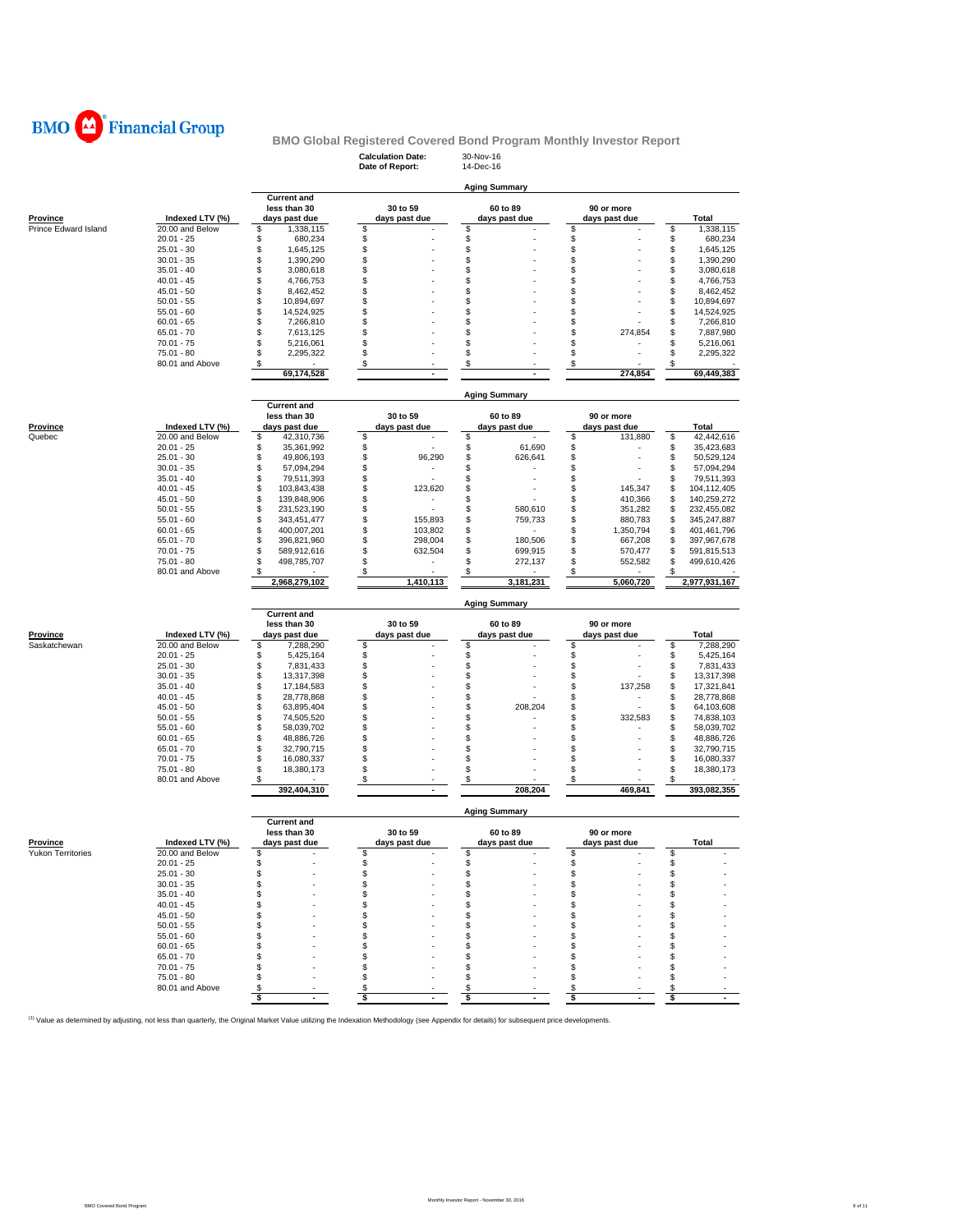

|                                                                      |             | <b>Calculation Date:</b><br>Date of Report: | 30-Nov-16<br>14-Dec-16 |               |               |               |                |
|----------------------------------------------------------------------|-------------|---------------------------------------------|------------------------|---------------|---------------|---------------|----------------|
| Cover Pool - Current LTV Distribution by Credit Score <sup>(1)</sup> |             |                                             |                        |               |               |               |                |
|                                                                      |             |                                             | <b>Credit Scores</b>   |               |               |               |                |
| Indexed LTV (%)                                                      | <600        | $600 - 650$                                 | 651 - 700              | 701 - 750     | 751 - 800     | >800          | Total          |
| 20.00 and Below                                                      | 42,473,314  | 16,322,159                                  | 51,176,735             | 115,202,333   | 269,144,874   | 144,156,645   | 638,476,059    |
| $20.01 - 25$                                                         | 32,759,606  | 21,684,045                                  | 47,456,707             | 105,445,226   | 227,053,392   | 96,385,932    | 530,784,907    |
| $25.01 - 30$                                                         | 36.498.401  | 26,802,240                                  | 68,055,042             | 140,004,871   | 298,415,419   | 124.517.727   | 694,293,701    |
| $30.01 - 35$                                                         | 60.569.840  | 39,692,528                                  | 101.704.255            | 232.995.408   | 443,201,252   | 145.405.593   | 1,023,568,876  |
| $35.01 - 40$                                                         | 71.761.125  | 70,939,145                                  | 188,964,324            | 339,674,513   | 615,577,833   | 214,314,756   | 1,501,231,695  |
| $40.01 - 45$                                                         | 91,535,001  | 114,030,069                                 | 278.071.218            | 582,544,666   | 1,017,599,392 | 285,148,285   | 2,368,928,631  |
| $45.01 - 50$                                                         | 94,130,099  | 129,676,421                                 | 304,734,646            | 658,712,047   | 996,098,294   | 261,131,781   | 2,444,483,288  |
| $50.01 - 55$                                                         | 93.367.733  | 174,923,360                                 | 408.591.196            | 828,740,993   | 1,067,973,629 | 260,103,343   | 2,833,700,253  |
| $55.01 - 60$                                                         | 100,232,518 | 170,911,249                                 | 460,465,416            | 799,348,968   | 979,205,485   | 209,455,986   | 2,719,619,622  |
| $60.01 - 65$                                                         | 80,061,814  | 160,836,048                                 | 434,093,541            | 824,387,796   | 942,716,130   | 189,092,370   | 2,631,187,699  |
| $65.01 - 70$                                                         | 69,785,139  | 152,093,818                                 | 381,337,678            | 691,046,962   | 740,755,000   | 124,475,706   | 2,159,494,303  |
| $70.01 - 75$                                                         | 55,701,458  | 140,286,653                                 | 331,625,166            | 572,785,439   | 548,050,768   | 95,812,416    | 1,744,261,900  |
| $75.01 - 80$                                                         | 19,959,101  | 111,621,323                                 | 336,070,349            | 569,586,222   | 589,609,984   | 94,412,810    | 1,721,259,791  |
| 80.01 and Above                                                      |             |                                             |                        |               |               |               |                |
|                                                                      | 848.835.150 | 1,329,819,057                               | 3.392.346.272          | 6.460.475.442 | 8,735,401,453 | 2,244,413,350 | 23.011.290.724 |

(1) Value as determined by adjusting, not less than quarterly, the Original Market Value utilizing the Indexation Methodology (see Appendix for details) for subsequent price developments.